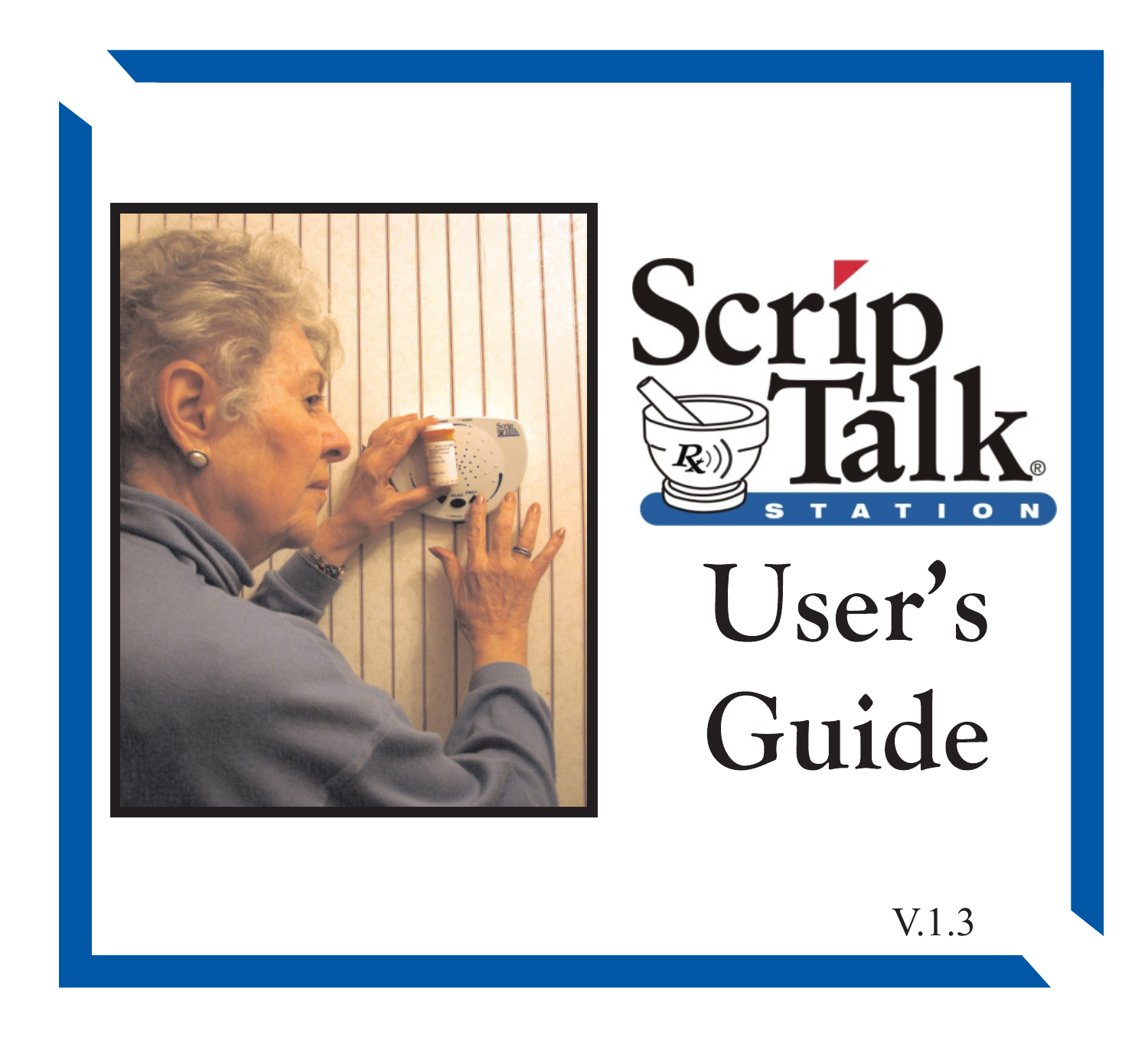# **Table of Contents**

| 1 |     |                                                  |  |
|---|-----|--------------------------------------------------|--|
| 2 |     |                                                  |  |
| 3 |     |                                                  |  |
| 4 |     |                                                  |  |
|   | 4.1 |                                                  |  |
|   | 4.2 |                                                  |  |
|   | 4.3 |                                                  |  |
|   | 4.4 |                                                  |  |
|   | 4.5 |                                                  |  |
|   | 4.6 |                                                  |  |
|   | 4.7 |                                                  |  |
|   | 4.8 | Other Information About Your ScripTalk Station 7 |  |
| 5 |     |                                                  |  |
| 6 |     |                                                  |  |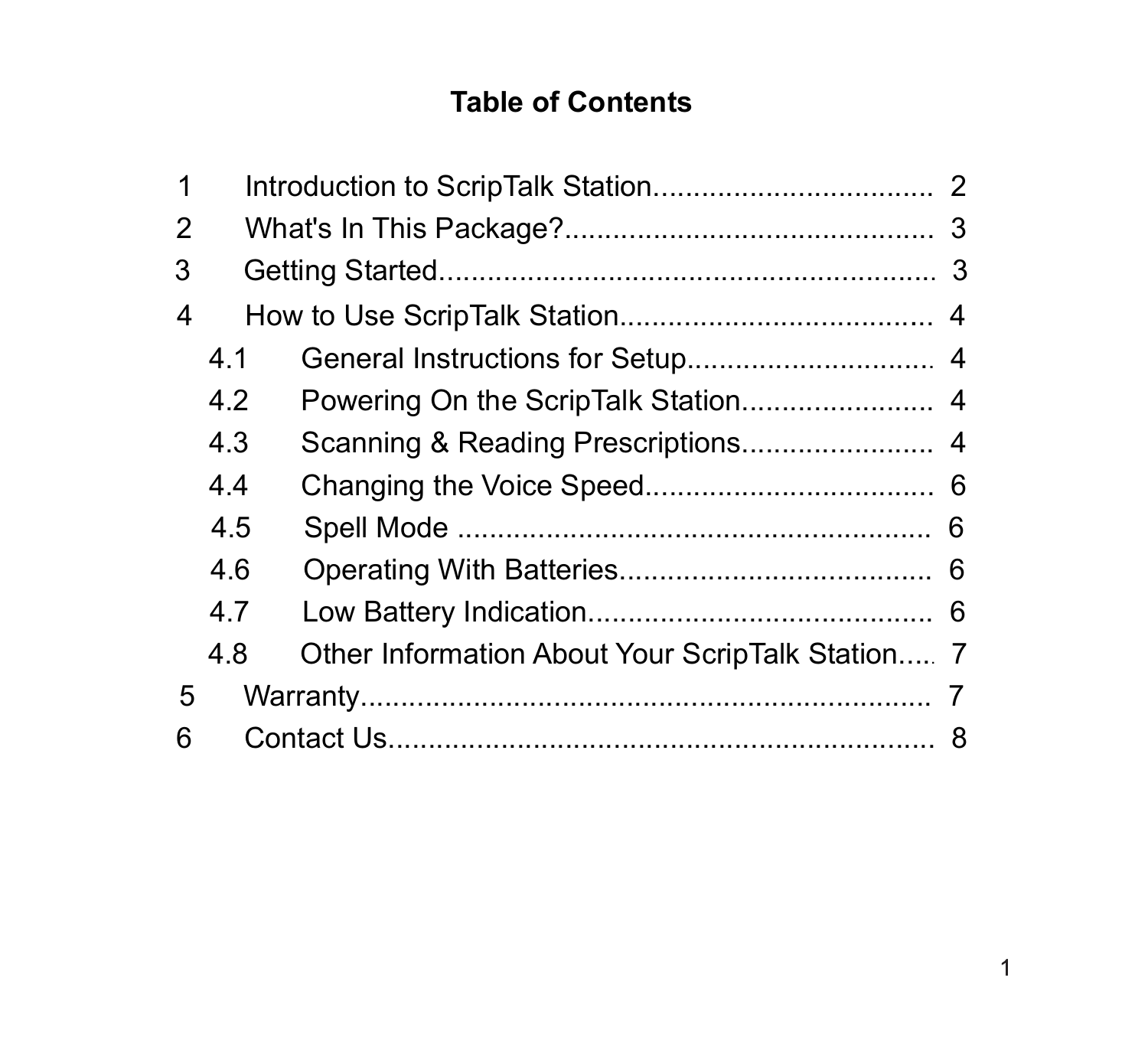# **IMPORTANT SAFETY INSTRUCTIONS:**

# READ ALL INSTRUCTIONS BEFORE USING

# **Warning!**

If you have difficulty reading a label, find a caregiver to read the printed label on the prescription. Do not guess or make assumptions as to the contents or directions for any prescription medication.

**Warning!** Only use the DC power supply provided by En-Vision America. Damage may occur if a different power supply is used.

**Warning!** The reader is water resistant only. It should not be placed in water. If dropped into water, it should be removed immediately and dried off.

#### **Introduction to ScripTalk Station 1**

ScripTalk Station is a portable electronic device that aids individuals (blind, visually impaired, or otherwise print impaired) with the ability to manage their own medications in a convenient and effective way.

ScripTalk Station identifies the data within a Talking Label or RFID tag placed on a medication container and verbalizes the user's prescription information.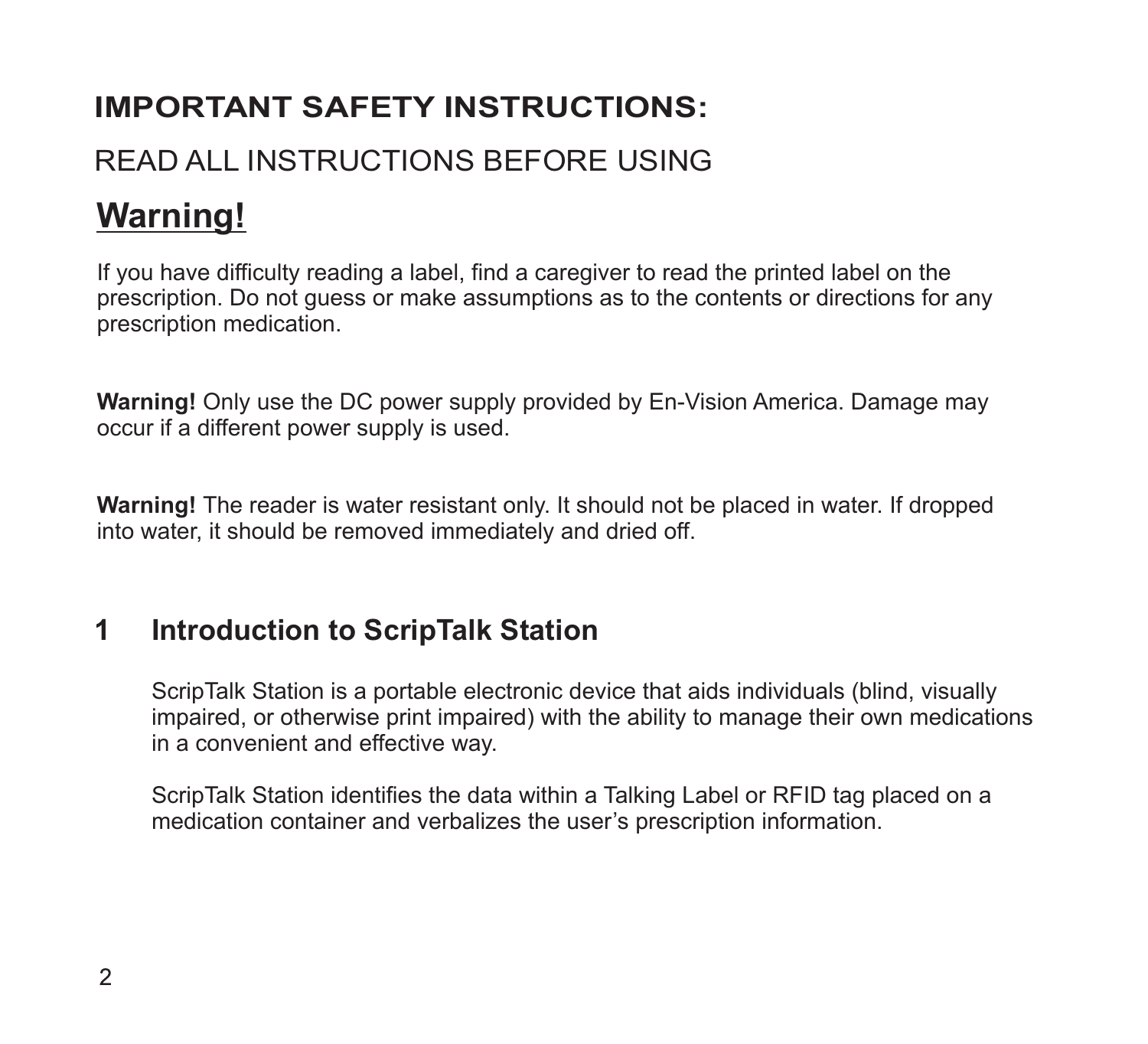#### **What's In This Package? 2**

The ScripTalk Station Package consists of:

- · The ScripTalk Station Reader
- AC/DC Power Adapter (5V)
- · Two AA Batteries
- · One Sample Pill Bottle Used for demonstrating ScripTalk Station features
- · User's Manual (printed version & recorded CD version) & Warranty Card

#### **Getting Started 3**

Place the ScripTalk Station unit on the table in front of you with the 3 buttons closest to your body. The button at the center is an oval-shaped *Read Button*. The button on the right-hand side is the *Previous Button* (or "Up Arrow" button) and the button on the left-hand side is the *Next Button* (or "Down Arrow" button).

On the top of the device is a semi-circle of tactile dots which are a guide for prescription placement. The prescription should be placed above or on this semicircle when reading.

On the front edge of the device, there is a thumbwheel switch provided for ON/OFF and Volume control.

On the back edge of the ScripTalk Station, there is a power jack and a stereo audio jack. The ScripTalk Station can also operate on two AA (1.5V) batteries.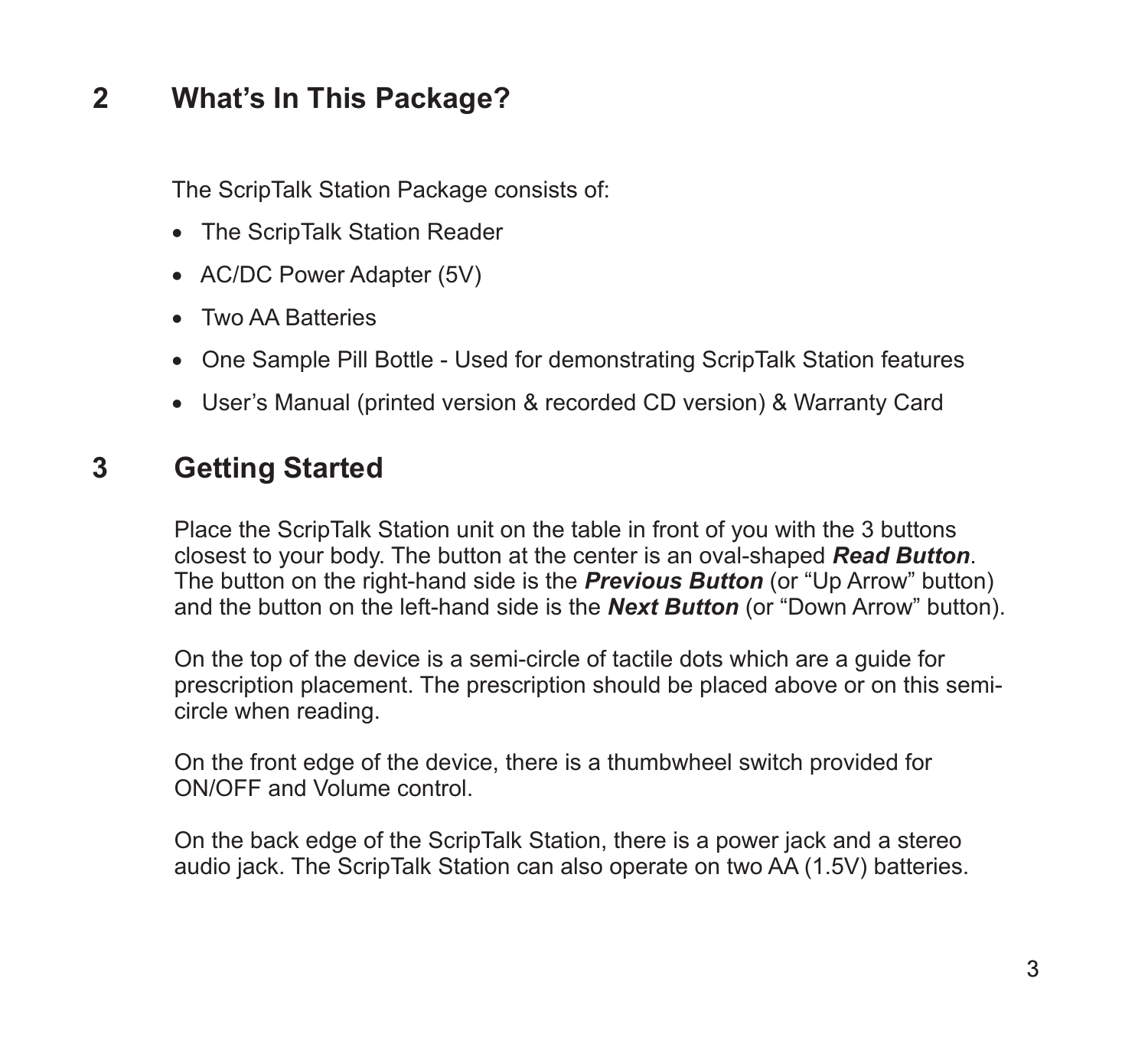#### **How To Use ScripTalk Station 4**

## **General Instructions for Setup 4.1**

- · Connect the power adapter to the wall socket.
- · Plug in the other end of the power adapter into the DC jack on the ScripTalk Station Reader.
- · Alternatively, the device can operate with the two batteries provided. The polarity of the battery placement is marked within the compartment.
- · Stereo headphones (not supplied) can be connected to the audio jack for private listening.

#### **Powering On the ScripTalk Station 4.2**

The ScripTalk Station is switched 'ON' by turning the thumbwheel switch towards the left. Turning the thumbwheel further to the left increases the volume. The ScripTalk Station unit generates a series of beeps to indicate that the system is initializing. A voice then says "ScripTalk Station ready" and is followed by a double beep. The device is now ready to read a prescription label.

#### **Scanning & Reading Prescriptions 4.3**

### **Scanning a Prescription**

Place the prescription on the top of the unit, above the semi-circle of tactile dots. The container should be within one inch of the reader. Press the *Read Button* to start the scan. You will a beeping sound. The beeping sound indicates that ScripTalk Station is attempting to read the prescription. Once the unit identifies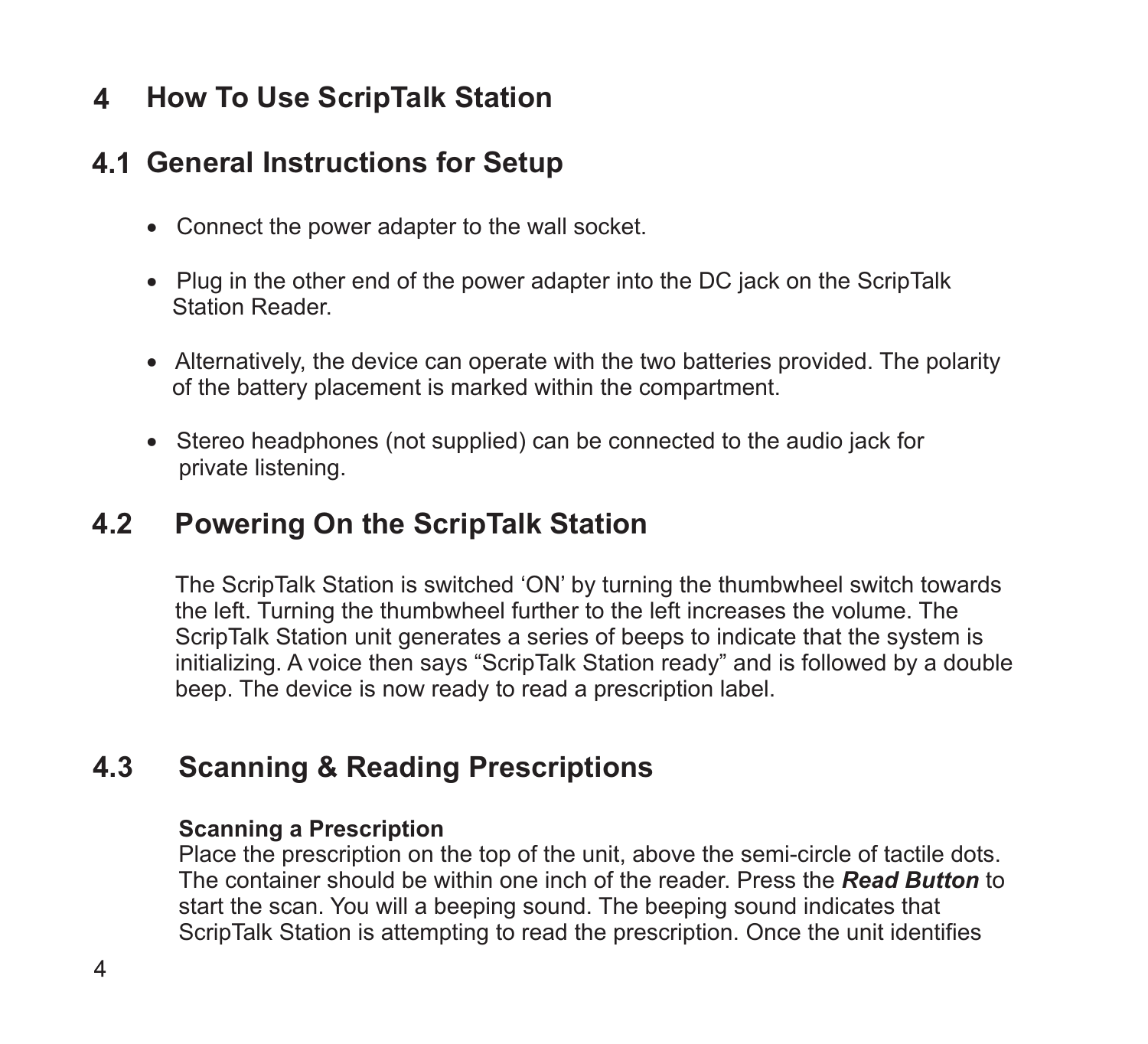the prescription, the speed of the beeps will increase. The pill bottle should not be moved away until the reader begins speaking the prescription information.

If a prescription label is identified, ScripTalk Station will begin speaking the prescription information in its entirety. When finished, it sounds a double beep.

### **Canceling a Scan**

To cancel or end the speaking of a prescription label, simply press the *Read Button*. The voice will stop and you will hear two beeps.

### **Manually Scrolling Through Prescription Information**

While the device is speaking your prescription details, you can press the *Previous* or *Next Button* to move through the previous and next items of information. By using this manual mode, any specific part of the prescription can be read out as required, as many times as needed.

Once ScripTalk Station reaches the first field, it repeats the same item if *Previous Button* is pressed. Similarly, once the last field is reached, it repeats the same item if *Next Button* is pressed.

### **Manual Time Out**

After ScripTalk Station is done voicing out the prescription details, the device goes into sleep mode. (Please note: Information for that prescription is held in memory for only 30 seconds.)

### **Multiple Prescriptions Detected**

You should only present one prescription at a time for ScripTalk Station to read. If more than one ScripTalk prescription is identified during a read, a verbal warning is given.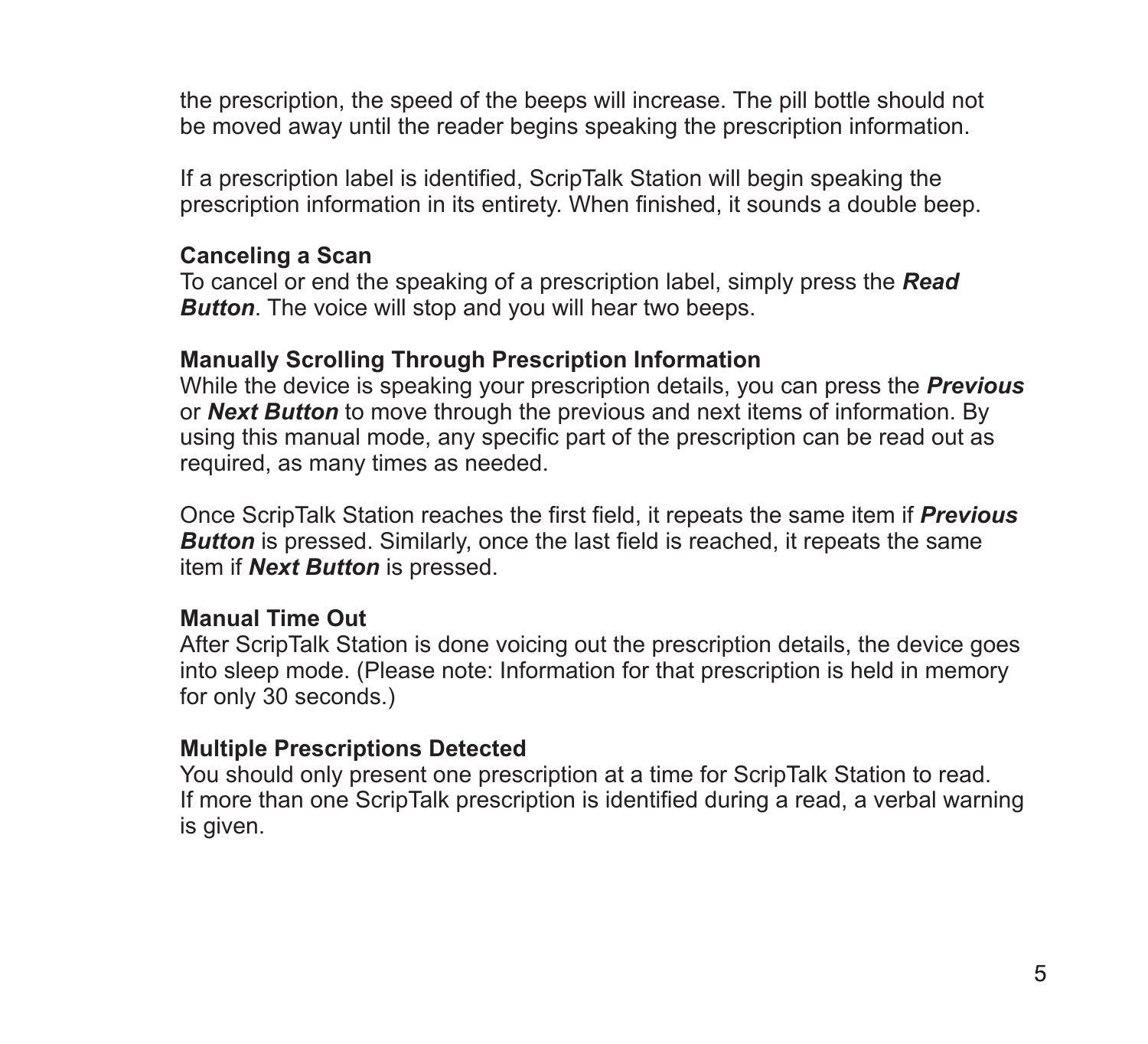# **Changing the Voice Speed 4.4**

You can change the voice speed by pressing and holding the *Next* or *Previous* **Button** for about 3 seconds. You will be prompted to adjust the voice to the desired speed using the *Next* or *Previous Buttons*. Once you have found your preferred speed, press the *Read Button* to set. The selected voice speed will be saved even after the device is powered off.

# **4.5 Spell Mode**

If you have trouble understanding a word or wish to have the spoken information spelled out for you, you can use the Spell Mode feature. This is enabled by selecting the last or slowest step in the voice speed adjustment. Press and hold the *Next* or *Previous Button* for about 3 seconds until you are prompted to change the voice speed. Then press the *Next* or down arrow button until you hear "Spell Mode", then press the *Read Button* to select. You can then scan your prescription and hear the information spelled out. To cancel this function, follow the steps to reset the voice to your desired speed.

# **Operating With Batteries 4.6**

ScripTalk Station can be operated with 2 AA (1.5V) batteries.

# **Low Battery Indication 4.7**

If the batteries get low, the unit will voice out a Low-Battery indicator whenever the *Read Button* is pressed. This prompt indicates that the batteries need to be replaced.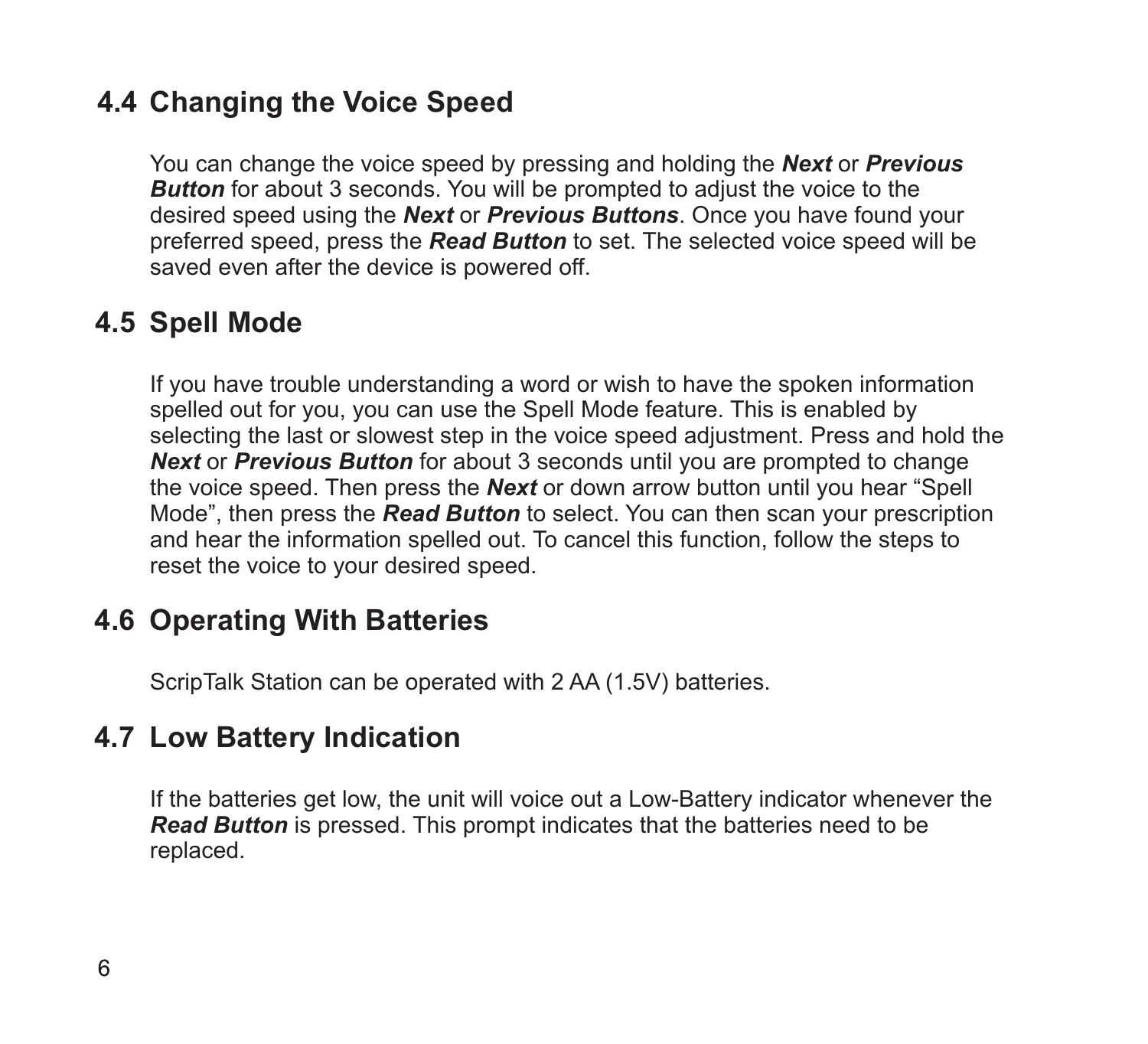#### **4.8 Other Information About Your ScripTalk Station Reader**

### **Leaving the ScripTalk Station On**

If the device is left on battery power for more than 5 minutes, an audio chirp will be heard every 1.5 minutes as a reminder to turn off the device.

### **What Happens if the Reader Doesn't Find a ScripTalk Label?**

After pressing the *Read Button*, the device will try to find and read a Talking Label for about 15 seconds. If during this process the label is removed from the reading range of the device or no label is presented, the device will timeout. You will hear the prompt "Warning, unable to read label. It is very important that you do not make guesses as to the contents or directions for this prescription. If you continue to have difficulty, contact a caregiver to visually read this prescription or contact your pharmacy." You will then hear two beeps.

### **Listening to the ScripTalk Station Onboard Help**

To hear an introduction, instructions and basic help information, press and hold the *Read Button* for about 3 seconds. To stop this playback of information, press the *Read Button* again.

#### **5 Warranty**

En-Vision America, Inc. (hereafter "Seller") warrants that the products manufactured by it and suppled hereunder are free from defects in material and workmanship. If any such products shall be proved to Seller's satisfaction to be non-conforming within twelve (12) months from date of delivery, Seller shall have the option to credit the purchase price of such product or repair or replace such product. Such credit, repair, or replacement shall be Seller's sole obligation and Buyer's exclusive remedy hereunder and shall be conditioned upon Seller's receiving written notice of any alleged nonconformity withing fifteen (15) days after receipt of shipment and, at Seller's option, return of such products to Seller, F.O.B. its factory. Products supplied by Seller that are manufactured by someone else are not warranted by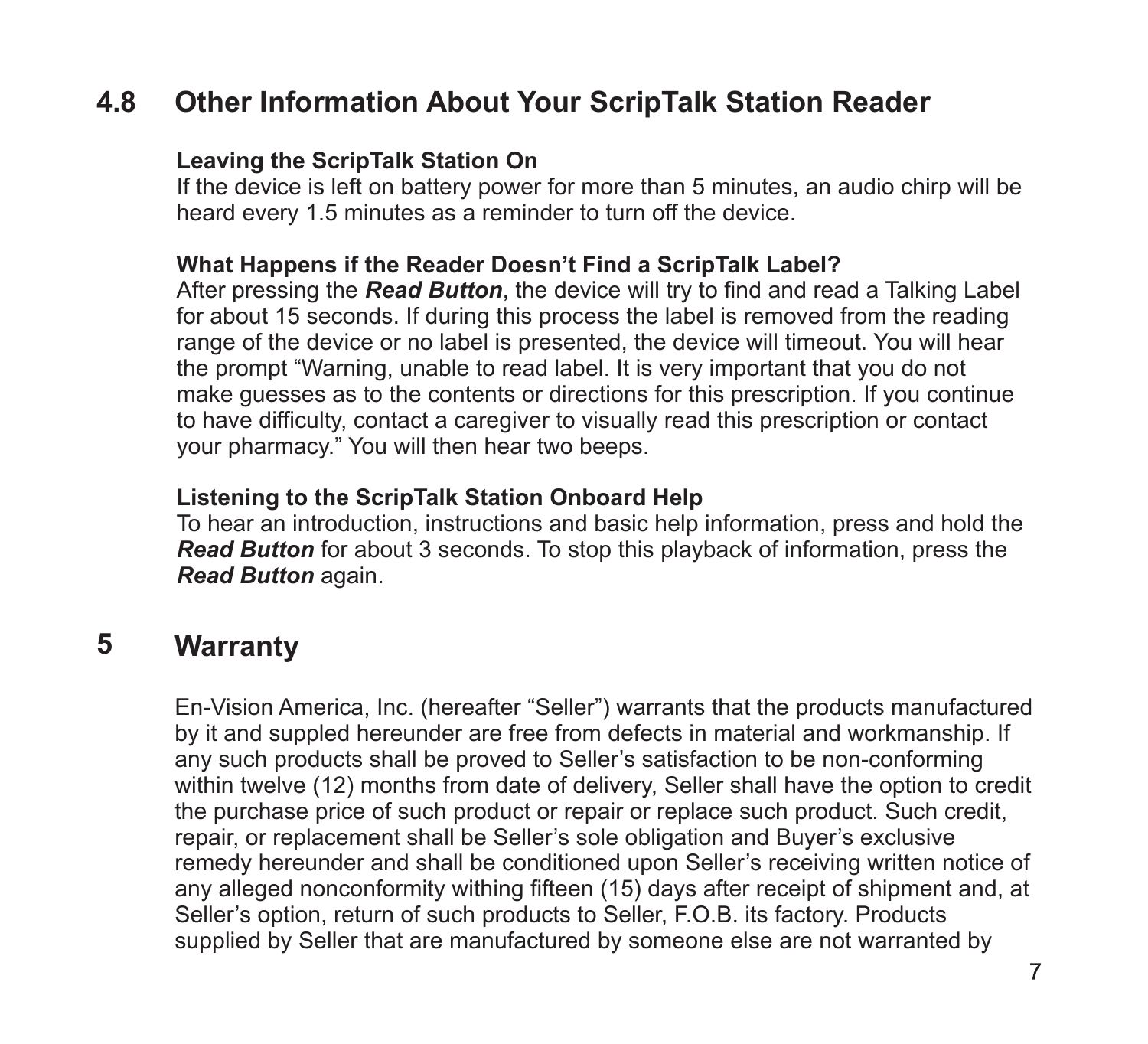Seller in any way, but Seller agrees to assign to Buyer any warranty rights in such products that Seller may have from the original manufacturer. This exclusive remedy shall not be deemed to have failed or its essential purpose so long as the Seller is willing and able to repair or replace nonconforming products or credit the purchase price withing ninety (90) days of the date the Seller determines that such products are nonconforming. Any suggestions by Seller or Seller's agents regarding use, application, or suitability of the products shall not be construed as an expressed warranty unless confirmed in writing by Seller.

**Warning:** Changes or modifications not expressly approved by the manufacturer could void the authority to operate the equipment.

# **6 Contact Us**

For more information, please contact us at:

En-Vision America, Inc. 1845 Hovey Ave. Normal, IL 61761

Toll Free: (800) 890-1180 Customer Support: (309) 452-3088 Tech Support: (309) 452-9368 Fax: (309) 452-3643

**E-mail:** support@envisionamerica.com

**Website:** www.envisionamerica.com